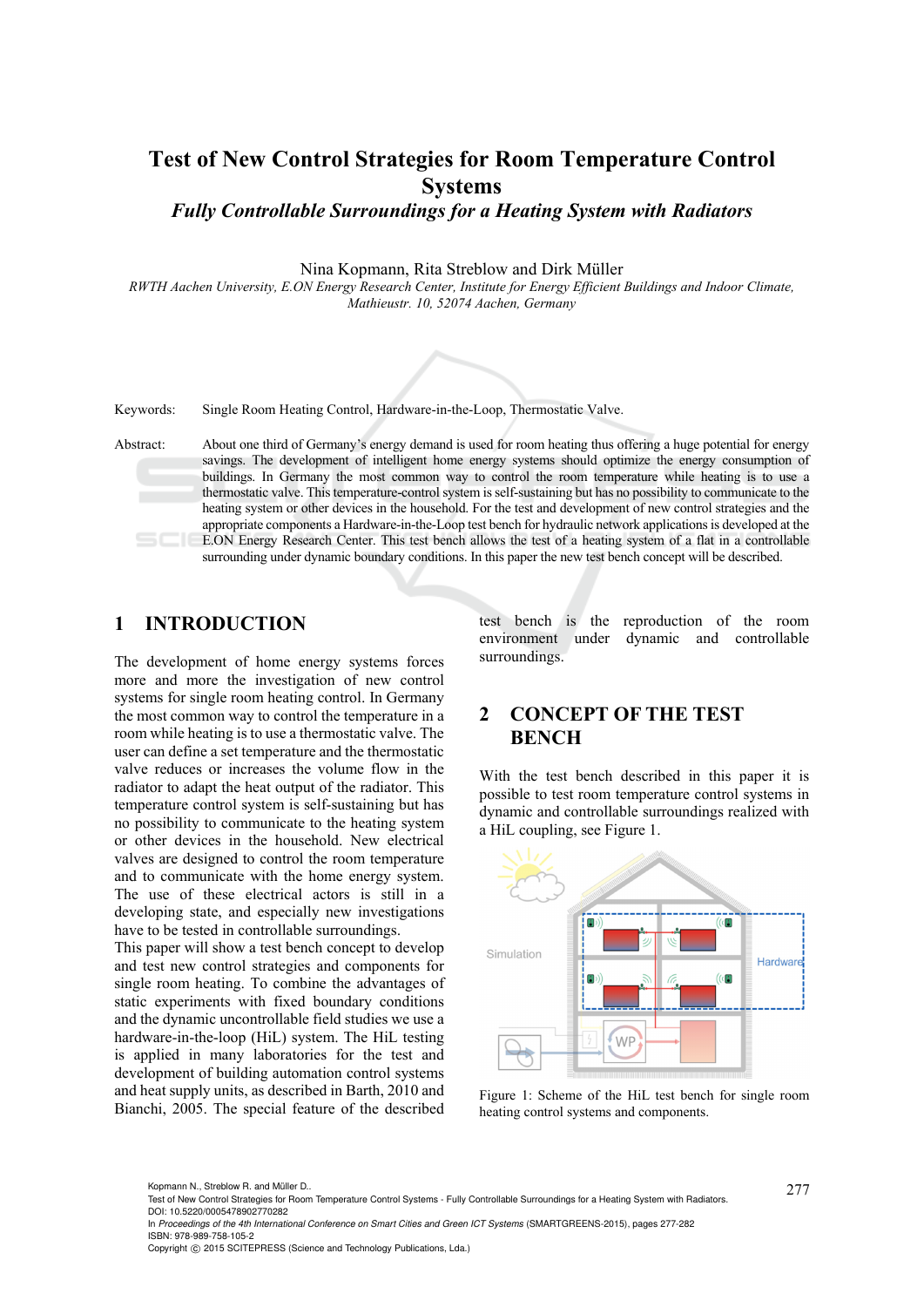The real hardware (radiator, thermostatic valve, hydraulic net and if applicable heat supply unit) will be examined under dynamic boundary conditions, which will be defined using a coupled simulation in Modelica.

The test bench consists of four rooms, which are heated with radiators. The hydraulic network is similar as in a small flat. These four rooms are coupled with a dynamic simulation in Modelica, so that each room can react dynamically as it exchanges the boundary conditions with the simulation. The type of building and the weather can be changed in the simulation setup. To test the direct communication with the heat supply system, the system has the possibility to provide the heat by an installed condensing boiler or water/water heat pump. But even other heat supply systems can be simulated and the supply conditions can be emulated at the test bench.



Figure 2: Reduced space requirements by downsizing the volume of each room.

To reduce the required space for the test bench we downsize the enclosing volume of the radiator to about 3 to 4  $m<sup>3</sup>$  as shown in Figure 2. More information about this concept can be found in Kopmann et al., 2011. The boundary conditions influencing the heat emission of a radiator are the surface temperatures of the enclosing walls and the room's air temperature. These boundary conditions are calculated in Modelica and relayed onto the test bench. We use the measured heat emission of the radiator and the pressure drop at the thermostatic valve as boundary condition for the simulation. The HiL concept is shown in Figure 3.



Figure 3: Data transfer using the HiL coupling.

### **2.1 Description of the Supply Structure**

The four coupled rooms are installed in a rack construction which allows changing the components in each cabin individually, see Figure 4. Radiators of type 22 with a nominal heat output of 1570 W at 70/60/20 are installed in three rooms and the fourth room contains a radiator of type 11 with only 890 W nominal heat output. Each room is arranged with a standard valve body and the control component (thermostatic valve or electrical actuator) can be changed easily.



Figure 4: Installation of the four coupled rooms.

For the evaluation of the single room heating control the important parameters in each cabin are measured. The heat emission of each radiator is determined with the inlet and outlet temperature ( $T_{R,IN}, T_{R,OUT}$ ) and the volume flow  $\dot{V}_{R,rad}$ . The working process of the installed control valve is measured by the pressure drop  $DP_R$  and the valve lift S. And the condition of each room can be described with the indoor air temperature  $T_{air}$  and the defined surface and inlet air temperatures  $(T_{surface}, T_{inlet})$ .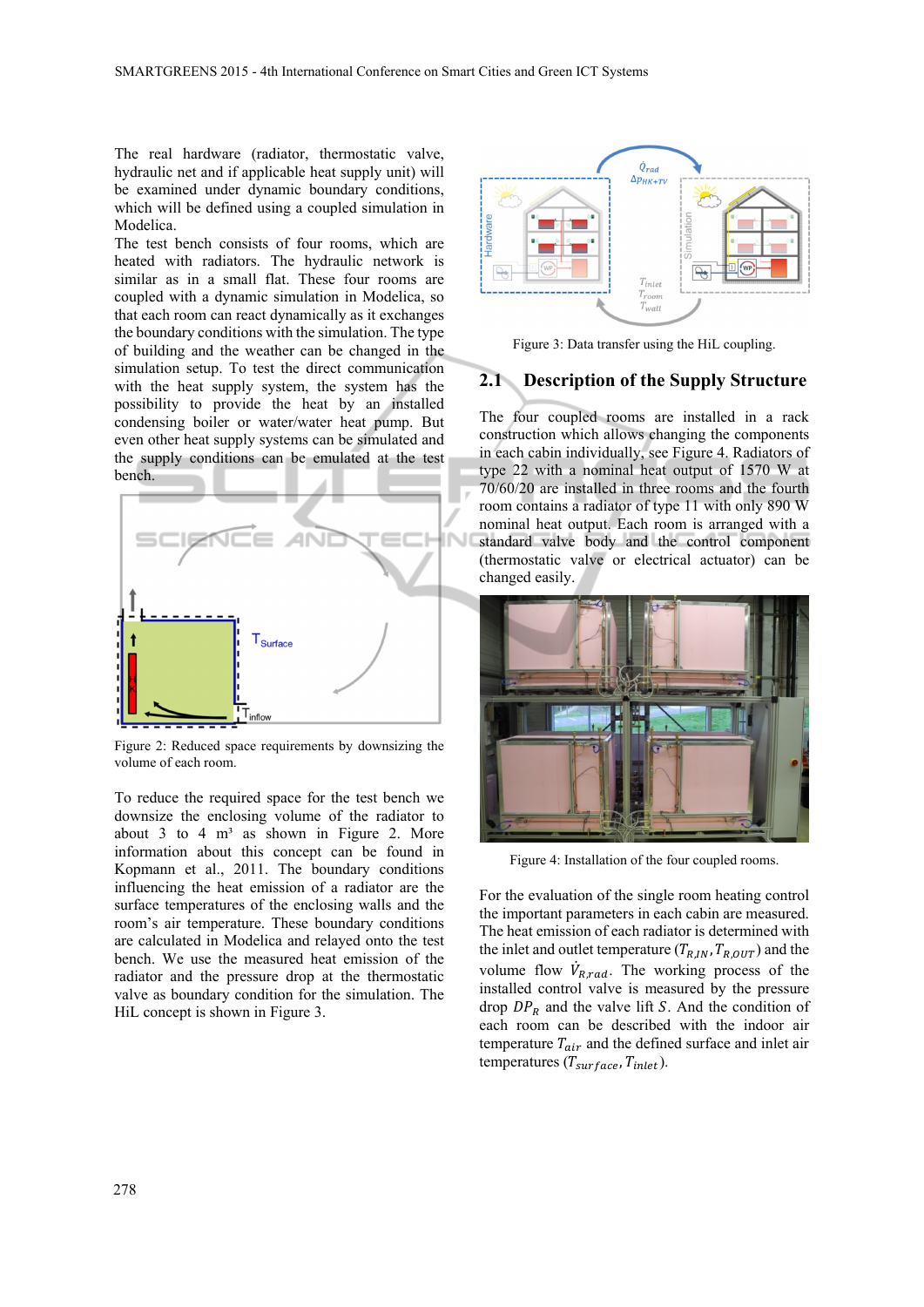Test of New Control Strategies for Room Temperature Control Systems - Fully Controllable Surroundings for a Heating System with Radiators



Figure 5: Installed supply structure of the test bench.

There are three possible supply units installed at the moment. On the one hand the central heat supply of the test hall provides the required supply temperature  $T_{HS,IN}$  of a simulated heat source. The control of the supply temperature  $T_{HS,IN}$  is realized with a threeway-valve in the form of a bypass control system, see Figure 5 on the left side. The inlet and outlet temperature  $(T_{HS,IN}, T_{HS,OUT})$  and the volume flow  $\dot{V}_{HS}$  of the supply system are measured to determine the total heat output of the system.

On the other hand an installed condensing boiler allows the test of a real hydraulic heating network of a small flat. For the analysis of the boiler efficiency the gas flow  $V_{CB,Gas}$ , the electric consumption  $P_{CB,el}$ and the exhaust temperature  $T_{CB,EX}$  can be measured, shown in the upper part of Figure 5. The evaluation of the heat output of the condensing boiler is possible by measuring the appropriate temperatures  $(T_{CB,IN}, T_{CB,OUT})$  and the volume flow  $\dot{V}_{CB}$ .



Figure 6: Supply structure for the water/water heat pump system.

For further research activities it is interesting to test the performance of the four coupled rooms in combination with a heat pump. Therefor the supply structure of the test bench provides the integration of a water/water heat pump, a storage tank and an appropriate mixing module. The included testing equipment, shown in Figure 6, measure the important state values of the heat pump source  $(T_{SRC,IN}, T_{SRC,OUT}, \dot{V}_{SRC})$ , the circuit between heat

pump and storage tank  $(T_{HP,IN}, T_{HP,OUT}, \dot{V}_{HP})$  and the temperatures after the storage tank  $(T_{ST,IN}, T_{ST,OUT})$ .

The heat pump needs a defined inlet temperature of 8 to 20 °C, which represents the heat source. The infrastructure of the test hall provides a constant supply temperature of 8 °C, and the higher temperatures are realized with a heating rod.

### **2.2 Definition of the Boundary Conditions**

The ambient air temperature and the simulated room parameters  $(T_{room}, T_{wall})$  influence the heat output and with it the air temperature  $T_{air}$  in the small scaled room. As mentioned above these simulated parameters need to be converted into the correct boundary conditions for the small-scaled ambient.

In this paper we will describe the idea of the small-scaled concept and first results regarding the control system and the behaviour of the setup will be shown. Further information about the conversion into the small-scaled boundary conditions will be published in an upcoming proceeding, as the received results are not verified yet.

The surface temperature  $T_{surface}$  is a function of the simulated wall and room temperature, and also dependent of the according view factors of the scaled room parameters. These view factors are described in Glück, 1990. The inlet air temperature  $T_{inlet}$  and the volume flow are a function of the current room temperature, which correlation is shown in Kopmann et al., 2011. But also the ambient temperature influences the inlet air temperature as lower ambient temperatures results in a higher heat output and that means larger temperature gradient of the air in a real room.

$$
T_{surface} = f(T_{wall}, T_{room}, \varepsilon)
$$

$$
T_{inlet} = f(T_{room}, T_{ambient})
$$

In this paper we will present the characteristic of the test bench in terms of static boundary conditions without any room temperature control. The maximum heat output will be examined by using low temperature supply boundary conditions according the surface and the inlet air temperature  $(T_{surface}, T_{air})$ . Furthermore the stability and the repeatability of the static boundary conditions are examined and lately the control mode of the system is shown.

#### **2.2.1 Heat Output of the Test Bench**

The Table 1 shows the summarized heat amount of the four coupled rooms. The presented temperatures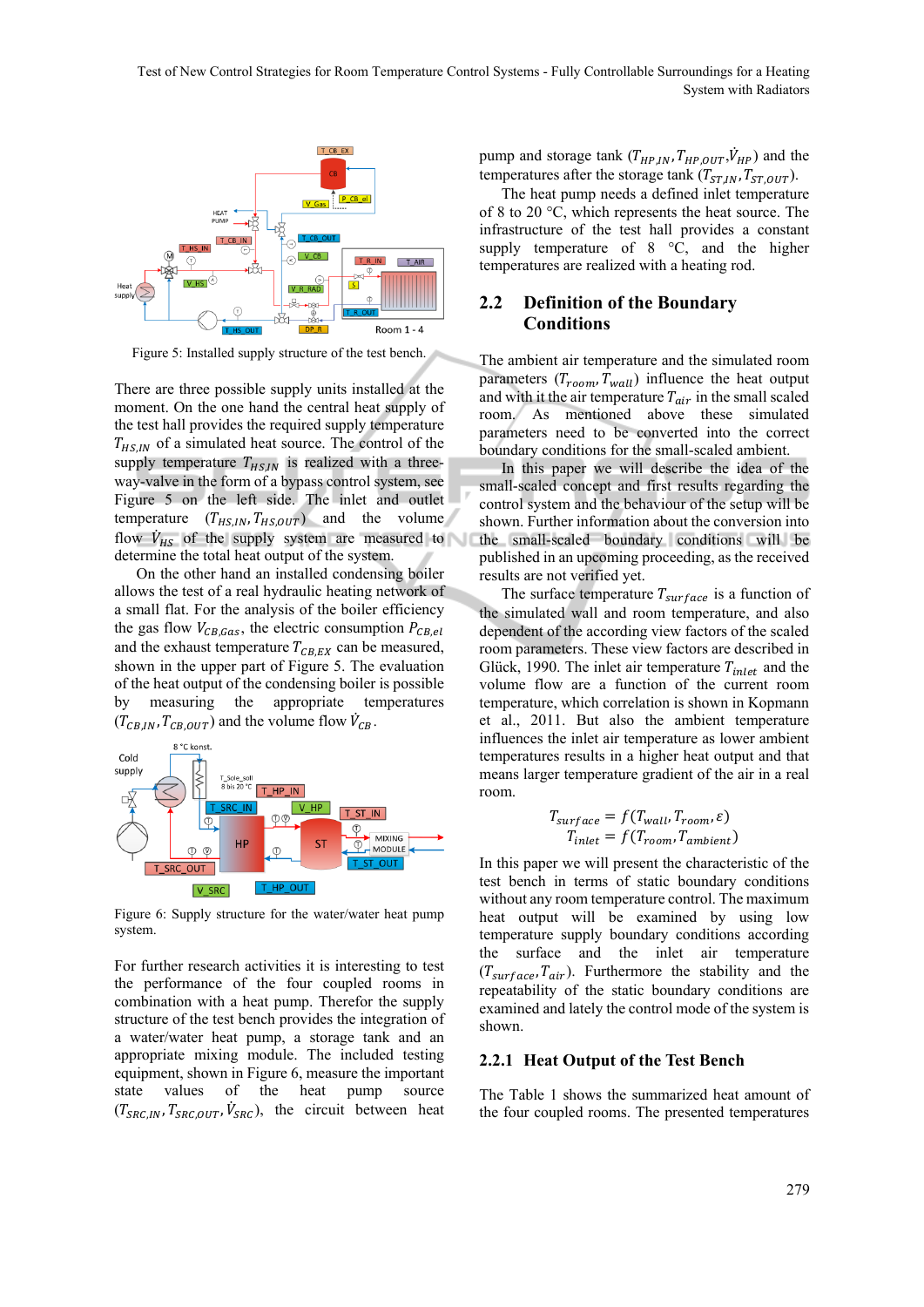are the mean values of all four rooms in the time period considered. The influence of the supply temperature  $T_{in}$  is shown by using three different temperature levels 75 °C, 60 °C and 45 °C. The total volume flow of the heating water in all three states is constantly 6 l/min and the total air flow 440 m<sup>3</sup>/h.

Table 1: Heat output using static, low boundary conditions at three different supply temperatures.

| $T_{in}$ | $\Sigma\dot Q_i$<br>ГW | $T_{air}$<br>[°C]    | $T_{surface}$        | $T_{\mathit{inlet}}$<br>™°Cl |
|----------|------------------------|----------------------|----------------------|------------------------------|
| 75       | 6215                   | 22.9<br>$SD = 0.08K$ | 10.1<br>$SD = 0.04K$ | 15.7<br>$SD=0.06K$           |
| 60       | 4353                   | 199<br>$SD = 0.05K$  | 10.0<br>$SD=0.03K$   | 15.4<br>$SD = 0.02K$         |
| 45       | 2600                   | 17.7<br>$SD = 0.05K$ | 99<br>$SD=0.02K$     | 15.4<br>$SD=0.01K$           |

A high supply temperature  $(T_{in} = 75 \degree C)$  and low boundary conditions  $(T_{surface} = 10 \degree C, T_{inlet} =$ 15,0 °C) result in the maximum heat output of 6.2 kW. In this case the air temperature  $T_{air}$  in the cabin is in a warm state with 23 °C.

\_\_\_\_

Lower supply temperatures result in lower heat output and respectively lower air temperatures.

#### **2.2.2 Stability of the Setup**

To test different control strategies a stable and controllable surrounding is important. The measurements in Table 1 are obtained using a surface temperature of 10 °C and an air inlet temperature of 16 °C. The surface temperature in all three states is adjusted correctly. The air inlet temperature is about 0.4 to 0.7 K above the set-point due to an insufficient air cooling.

The mean standard derivation (SD) in all cases of the surface and the air inlet temperature is  $< 0.05$  K which means a nearly constant control. The air temperature in the cabin has a standard derivation of  $< 0.08$  K, which means that the boundary conditions are stable enough to test control algorithm in this setup.

#### **2.2.3 Repeatability of the Setup**

For the comparison of different control strategies and various components the repeatability of the setup is an important fact. Therefore two analysed data of each of the supply temperatures 75 °C and 45 °C are displayed in Table 2. These series of measurements were obtained using the same boundary conditions as mentioned above.

The measured results, for the supply temperature of 45 °C, show nearly identic results in all mentioned data. The difference of the heat output and the air temperature in the cabin in the two analysed series is less than 1 %.

Table 2: Repeatability of the measured data at two supply temperatures.

| $T_{in}$ | $\Sigma \dot{Q}_i$<br>W <sup>1</sup> | ΔQ<br>W | $\overline{T_{air}}$<br>[°C] | ΔΤ<br>[°C | $\overline{T}_{inlet}$<br>$^{\circ}\mathrm{Cl}$ | $T_{hall}$<br>[°C] |
|----------|--------------------------------------|---------|------------------------------|-----------|-------------------------------------------------|--------------------|
| 75       | 6215                                 | $-134$  | 22,9                         | $+0,7$    | 15,7                                            | 23,4               |
|          | 6081                                 | 2%      | 23,6                         | 3%        | 16,8                                            | 24,3               |
| 45       | 2600                                 | $-11$   | 17,7                         | $+0,1$    | 15,4                                            | 23,1               |
|          | 2589                                 | 0,4%    | 17,8                         | 0,6%      | 15,5                                            | 23,2               |

The comparison of the heat output at a supply temperature of 75 °C is also satisfactory with a difference of 2 %. Especially when the increase of the temperature in the test hall  $T_{hall}$  of 1 K between the two analysed series is considered.

The installed air cooling unit provides a temperature level below the hall temperature for the air supply temperature  $(T_{inlet})$ . The maximum temperature difference between the hall temperature  $T_{hall}$  and the air inlet temperature  $T_{inlet}$  is about 8 K providing an air volume flow of  $400 \text{ m}^3/\text{h}$  with the installed cooling capacity. That means that the higher ambient temperature in the second measurement series using a supply temperature of 75 °C results in a higher inlet temperature of the cooled air. Hence the air temperature in the cabin  $T_{air}$  rises by 1 K and as a consequence the heat output of the radiator decreases.

These results illustrate that the repeatability of the measurements is dependent of the correct control of the boundary conditions.

#### **2.2.4 Control Mode**

For the use of dynamic boundary conditions at the test bench, it is important that the temperature control units adapt satisfactory after the set-point is changed. To analyse the control mode of the setup, Figure 7 shows the profile of the surface temperature (blue lines) and the air inlet temperature (green lines) at a set-point change. The set-point of the air inlet is reduced from 20 °C to 16 °C and the set-point for the surface temperature is reduced from 14.5 °C to 11.5  $^{\circ}C$ 

In the diagram we have to distinguish between the surface temperature  $T_{surface}$  and air inlet temperature  $T_{inlet}$  (dashed lines) and the controlled temperatures ( $T_{KT,in}$ ,  $T_{HT}$ ) of these control units (solid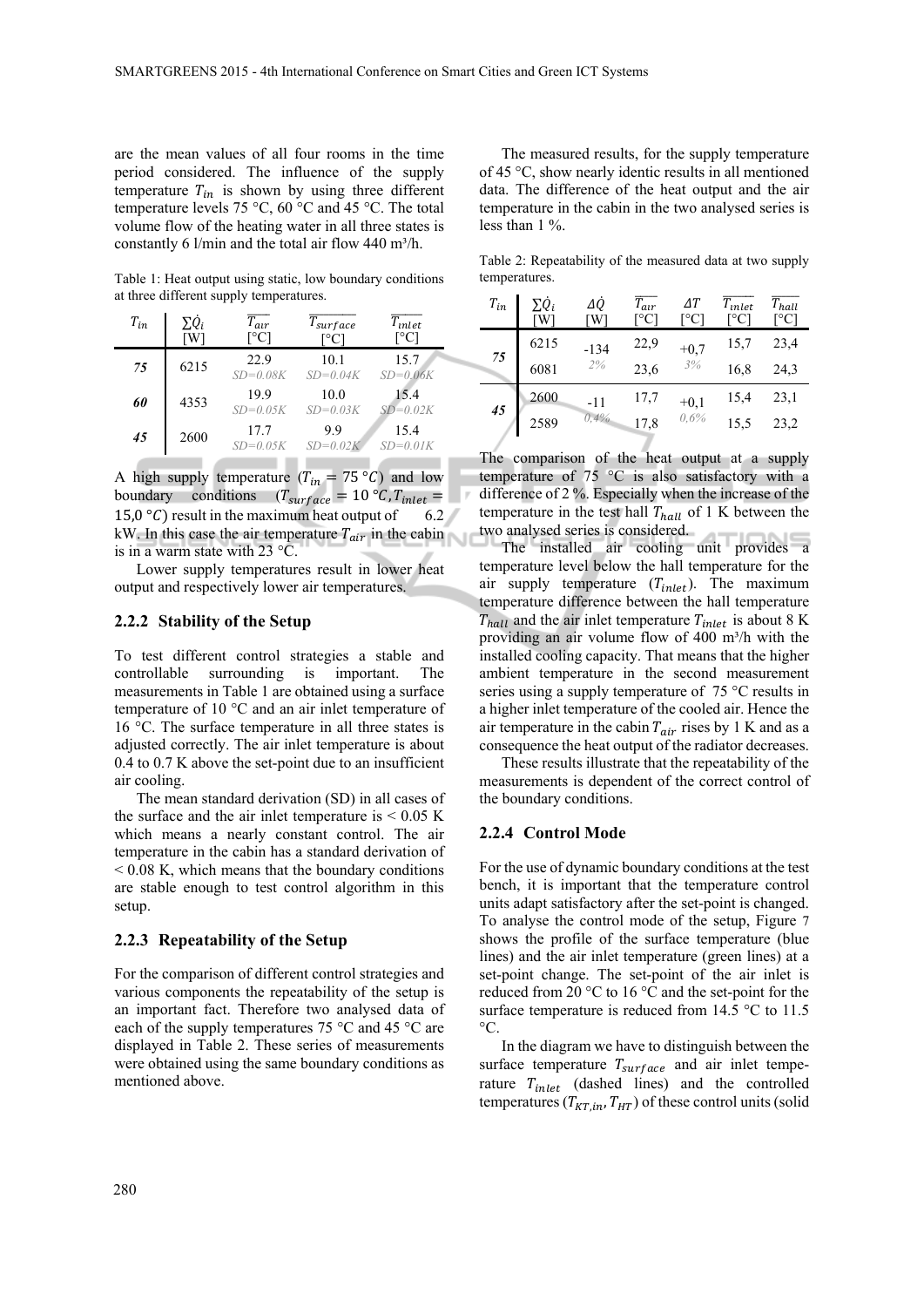lines). The control temperatures are necessary due to the large dead times in the control loops, which forces an appropriate control value closer to the manipulated variable.



Figure 7: Control response of the surface temperature and the air inlet temperature.

The set-point of the air inlet is controlled using an electrical heater and the controlled temperature  $T_{HT}$  is measured directly behind this heating unit. The control needs only 15 minutes to adapt to the new set point and has a low control deviation  $(\overline{T_{HT}})$ 19.97 °C) and a stable control response  $(SD =$  $0.06 K$ , see Table 3. Behind the control unit with the electrical heater the air flow passes a short air duct before being inducted in the cabin. Using an inlet air temperature of 20 °C, which is similar to the hall temperature  $T_{hall}$ , the controlled temperature  $T_{HT}$ corresponds with the air inlet temperature  $T_{inlet}$  at the cabins. Lower air inlet temperatures result in higher heat losses in the air ducts so that the temperature increases about 0.8 K before being inducted in the cabin. A cascade control will be implemented for further investigations to eliminate the control deviation.

Table 3: Mean temperatures and standard deviation to analyse the control mode of the air inlet temperature.

|     | $T_{HT,set}$ $T_{HT}$<br>$T_{\text{eCl}}$ $T_{\text{eCl}}$ |       | $SD_{HT}$ | $T_{inlet}$ | $SD_{inlet}$ |
|-----|------------------------------------------------------------|-------|-----------|-------------|--------------|
|     | 20                                                         | 19.97 | 0.06      | 19.87       | 0.03         |
| air | 16                                                         | 16.02 | 0.02      | 16.84       | 0.04         |

To control the surface temperature  $T_{surface}$  the inlet temperature of the cooled walls  $T_{KT,in}$  is used as the controlled value. The control is also satisfactory, as the set point is adapted after 20 minutes without control deviation and a negligible standard derivation of 0.02 K, see Figure 7 and Table 4. The actual surface temperature  $T_{surface}$  is obtained from the arithmetic

average of the inlet and the outlet temperature of the capillary tubes which are used to provide the surface temperatures. Compared to the controlled temperature this surface temperature has a constant deviation of 0.6 K, which hardly depend on the temperature level. This constant deviation should be observed for further investigations by using a constant set-point adjustment.

Table 4: Mean temperatures and standard deviation to analyse the control mode of the surface temperature.

|                                      | $T_{KT,set}$ | $T_{KT,in}$<br>[°C] | $SD_{KT,in}$<br>[K] |       | $T_{surface}$ $SD_{surface}$ |  |
|--------------------------------------|--------------|---------------------|---------------------|-------|------------------------------|--|
|                                      | 14.5         | 14.50               | 0.02                | 15.07 | 0.02                         |  |
| sur-<br>face                         | 11.5         | 11.50               | 0.01                | 12.15 | 0.01                         |  |
|                                      |              |                     |                     |       |                              |  |
| <b>CONCLUSIONS</b><br>3 <sup>1</sup> |              |                     |                     |       |                              |  |

In this paper we describe the possibility to test and develop new control strategies and components for single room heating control under controllable and dynamic boundary conditions. First the concept of the new test bench is shown and the supply structure including the monitoring technique is described. The results of the considered measurement series give an overview of the behaviour of the test bench setup. The heat output of the radiators in the cabins, the stability and the repeatability of the measurements and the control mode of the setup were analysed. There were obtained some aspects to improve the control for further investigations. These aspects will be applied in the early future and shown in a following publication.

### **ACKNOWLEDGEMENTS**

Grateful acknowledgement is made for financial support by BMWi (German Federal Ministry for Economic Affairs and Energy), promotional reference 03ET1169C.

We also appreciate the good cooperation with our project partners Vaillant GmbH and Fraunhofer Institute for Solar Energy Systems.

#### **REFERENCES**

Barth, M., Fay, A., Wagner, F. Frey, G., 2010. *Effizienter Einsatz Simulationsbasierter Tests in der Entwicklung automatisierungstechnischer Systeme*. In: Tagungs